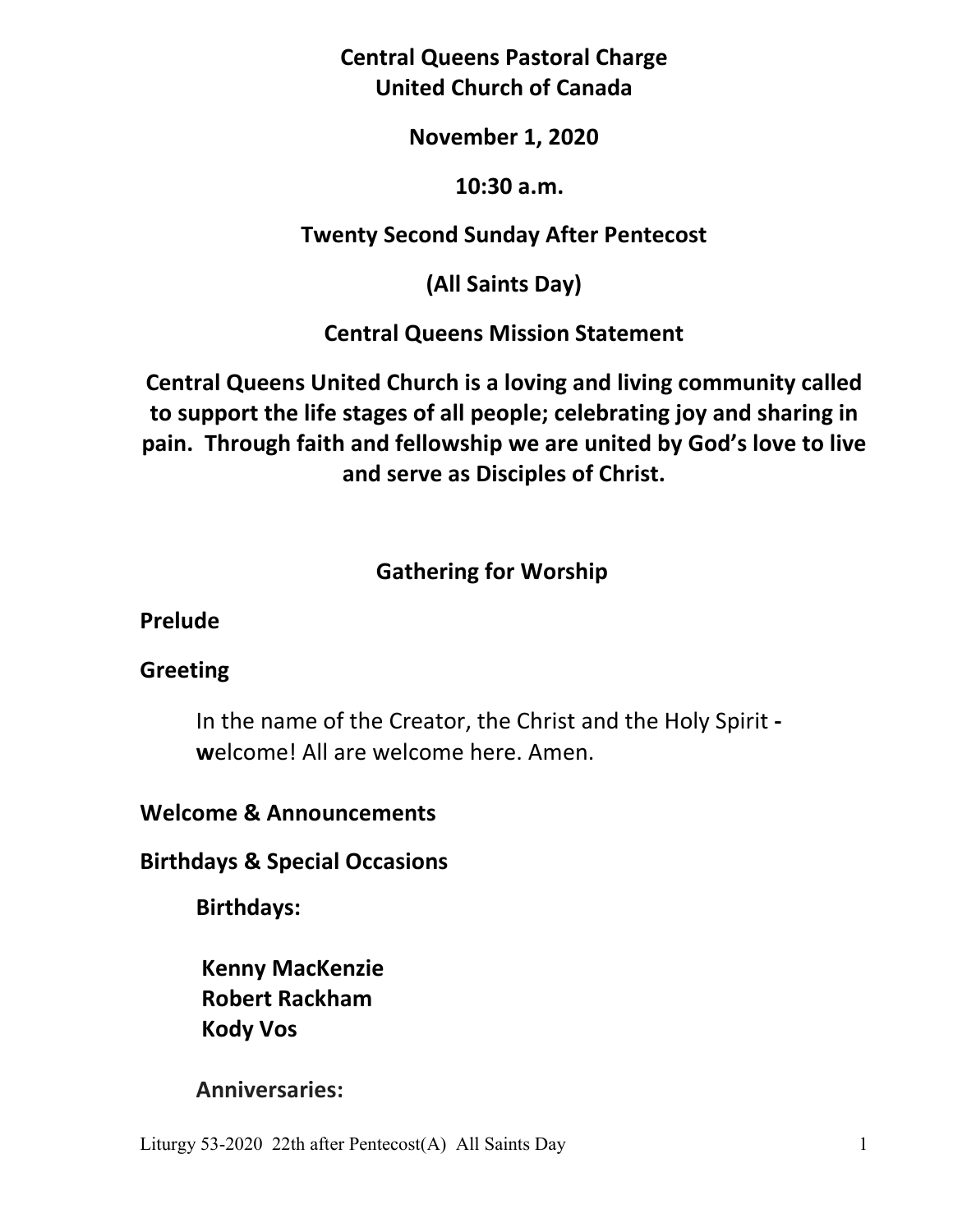# **Lighting of the Christ Candle**

Once there was a person who said such amazing things and did such wonderful things that people began to follow him. But they didn't know who he was. So one day they simply had to ask him. "Who are you?" and he said, "I am the light."

# **Quiet Preparation for Worship**

# **Bible Presentation**

**Introit**

# **Call to Worship**

 Let us praise God with all our heart.  **We will praise God, remembering what God is done.**  Let us who are helpless, listen and be glad.  **Proclaim God's greatness and celebrate God's name.**  Keep your eyes upon God! You will shine like the sun and never blush with shame.  **Those who seek, will discover that God is kind.**  Let us praise God with all our heart.

| <b>Hymn</b> | "For All the Saints" | VU #705 |
|-------------|----------------------|---------|
|-------------|----------------------|---------|

# **Prayer of Approach**

 **We come before you, O God, remembering those who have gone before us, our ancestors in faith. Like them, we hear your call to be witnesses in every part of our lives. Teach us to walk humbly in the light of your presence. Inspire and strengthen us through this time of worship that we may live faithfully and joyously in our own day.**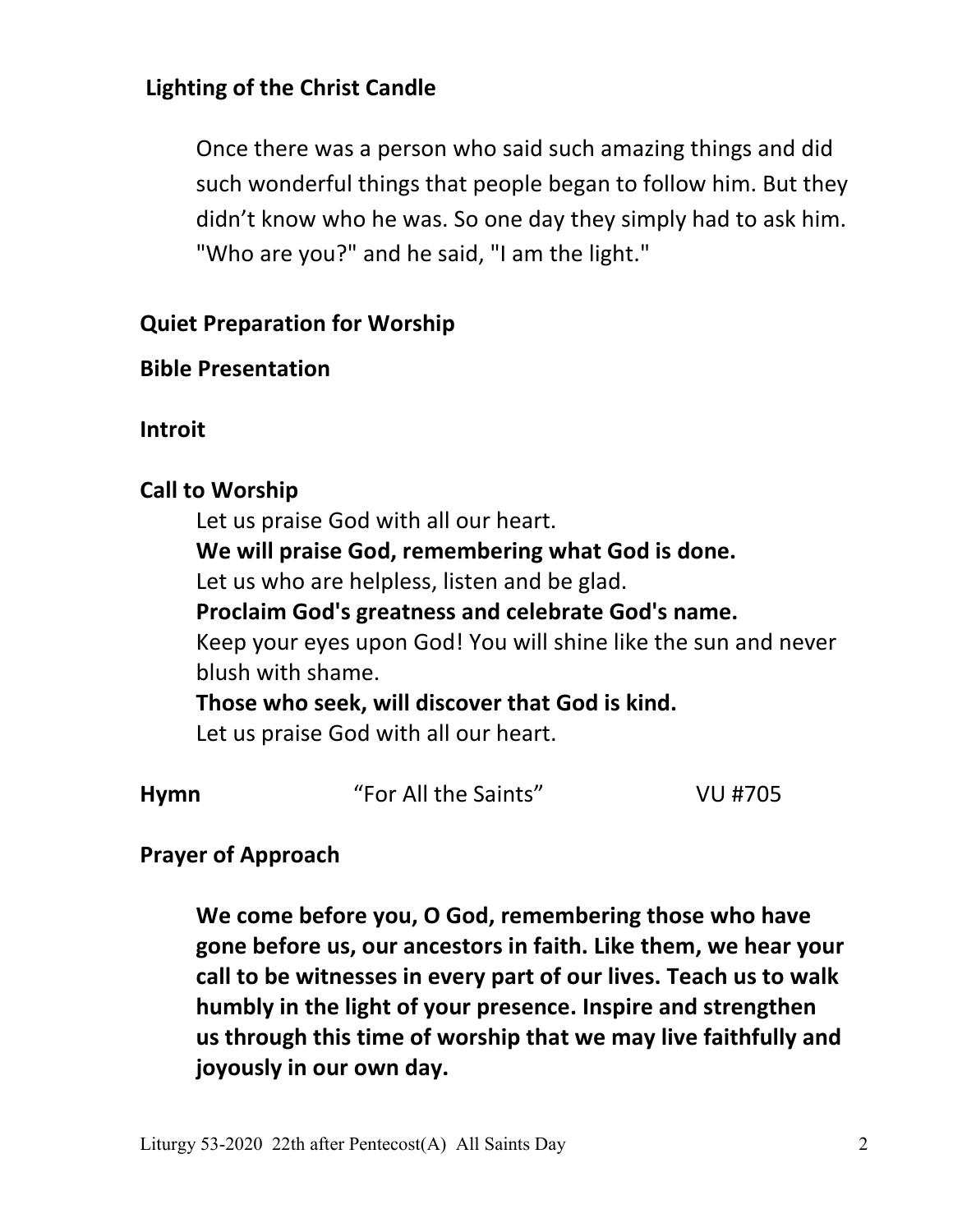*We share in the ancient prayer Jesus prayed ...*

 **Lord's Prayer** 

 **Our Father, who art in heaven, hallowed be thy name. Thy Kingdom come, thy will be done on earth, as it is in heaven. Give us this day our daily bread; and forgive us our trespasses, as we forgive those who trespass against us; and lead us not into temptation, but deliver us from evil. For thine is the kingdom, the power, and the glory, for ever and ever. Amen.** 

**Psalm 34:1-10,22** VU #761

| <b>Hymn</b> | "This Little Light of Mine" |
|-------------|-----------------------------|
|-------------|-----------------------------|

**Video Presentation** 

**All God's Children** 

# **Lighting of Memorial Candles**

We light a candle for each person named, knowing that although we may need light now to remind us, in that final day when all are in God's realm, we will need no light - for God will be the light. There will be no darkness, no tears, no pain, no death. These former things will have passed away.

## **Prayer**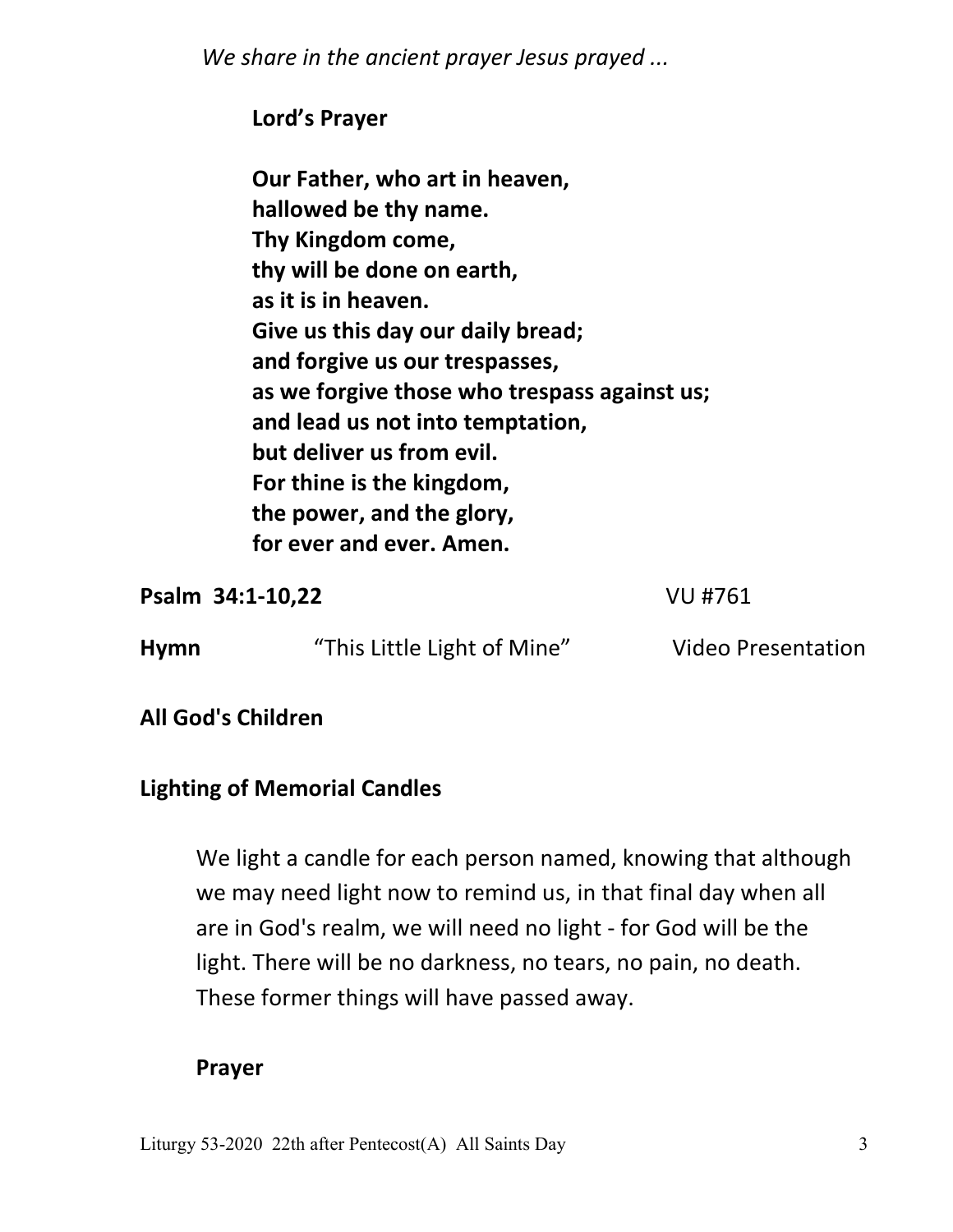Compassionate God, we remember. Holy One, we give thanks. Eternal God, we give ourselves to you. Amen.

# **Presentation of Our Gifts**

# **Offertory Invitation**

God calls us: to respond in faith, to be stewards of great resources, to live responsibly, and to share in love and grace.  **So let us present our offering this day including the offerings of our hands, hearts, and lives. We give as we are able, we give as we are called. <sup>i</sup>** 

| <b>Offertory</b> | "What Can I Do?" | MV #191 |
|------------------|------------------|---------|
|                  |                  |         |

**Presentation of Offering** 

# **Offertory Prayer**

 **Great healer of body and Soul, we experience freedom as we share our abundance. Receive the fullness of our offering. Increase the joy of our serving. Welcome our expressions of the good news. Set free the love of doing your work. In the name of our Sustainer, we pray. Amen. ii**

**Listening for the Word**

**Sacred Readingiii**

# **Revelation 7:9-17**

After that, I saw before me an immense crowd without number, from every nation, tribe, people and language. They stood in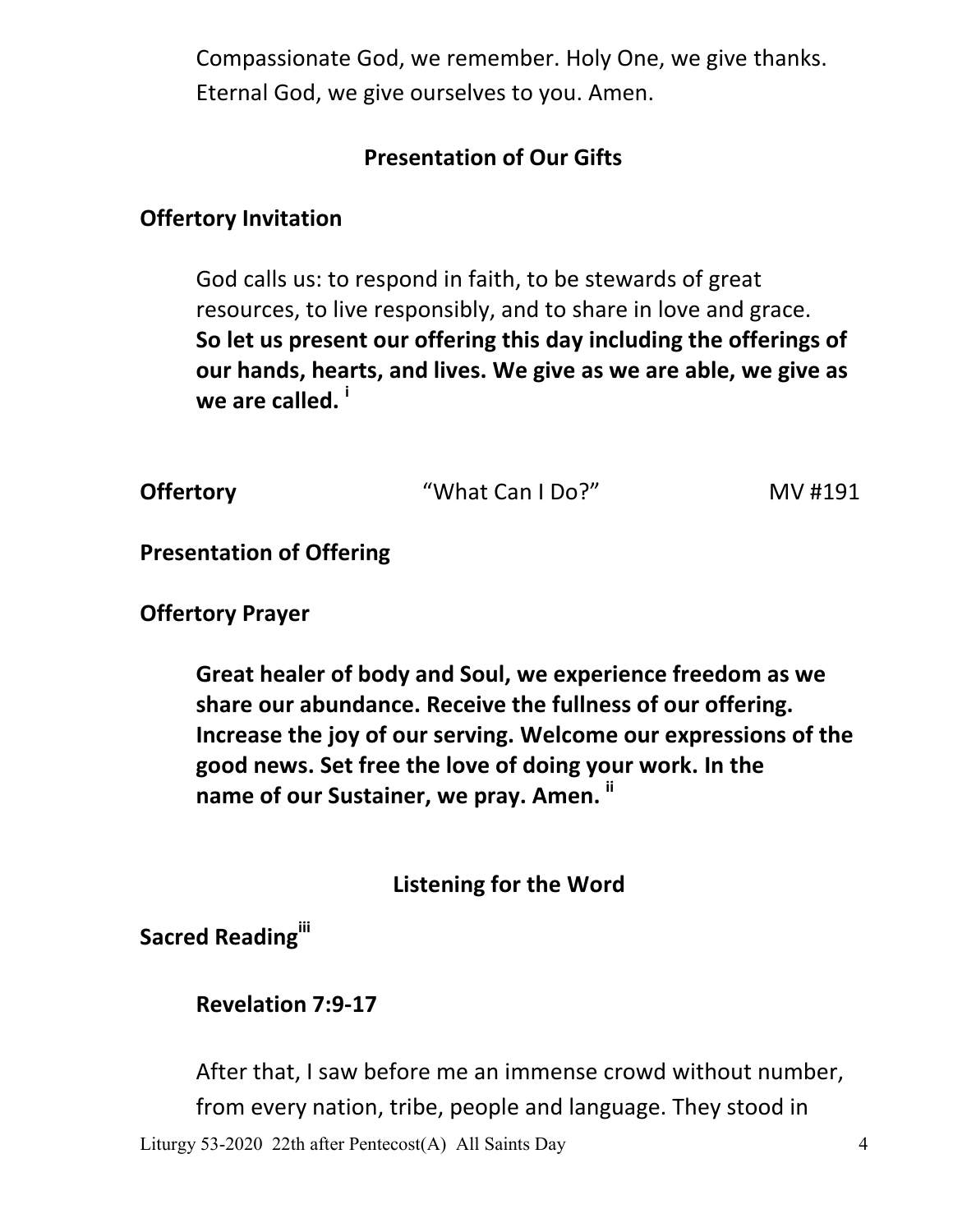front of the throne and the Lamb, dressed in long white robes and holding palm branches. And they cried out in a loud voice, "Salvation is our God, who sits on the throne, and of the lamb!" All the Angels who were encircling the throne, as well as the elders and the four living creatures, prostrated themselves before the throne. They worshiped God with these words: "Amen! Praise and glory and wisdom and thanksgiving and honour and power and strength be to our God forever and ever! Aman!" Then one of the elders asked me, "These people in white robes - who are they, and where do they come from?" I answered, "You are the one who knows." Then the elder said to me, "These are the ones who survived the great period of testing; they have washed their robes in the blood of the lamb and made them white. That's why they stand before God's throne and the One they serve day and night in the temple; the One who sits on the throne will shelter them forever. Never again will they hungry or thirsty; the sun and its scorching heat will never beat down on them, for the lamb, who is at the centre of the throne, will be their Shepherd and will lead them to springs of living water. And God will wipe away every last tear from their eyes.

#### **Matthew 5:1-12**

When Jesus saw the crowds, he went up on the mountainside, and after he sat down and the disciples had gathered round, Jesus began to teach them: "Blessed are those who are poor in spirit: the Kingdom of Heaven is there. Blessed are those who are mourning: they will be consoled. Blessed are those who are gentle: they will inherit the land. Blessed are those who hunger and thirst for justice: they will have their full. Blessed are those who show mercy to others: they will be shown mercy. Blessed are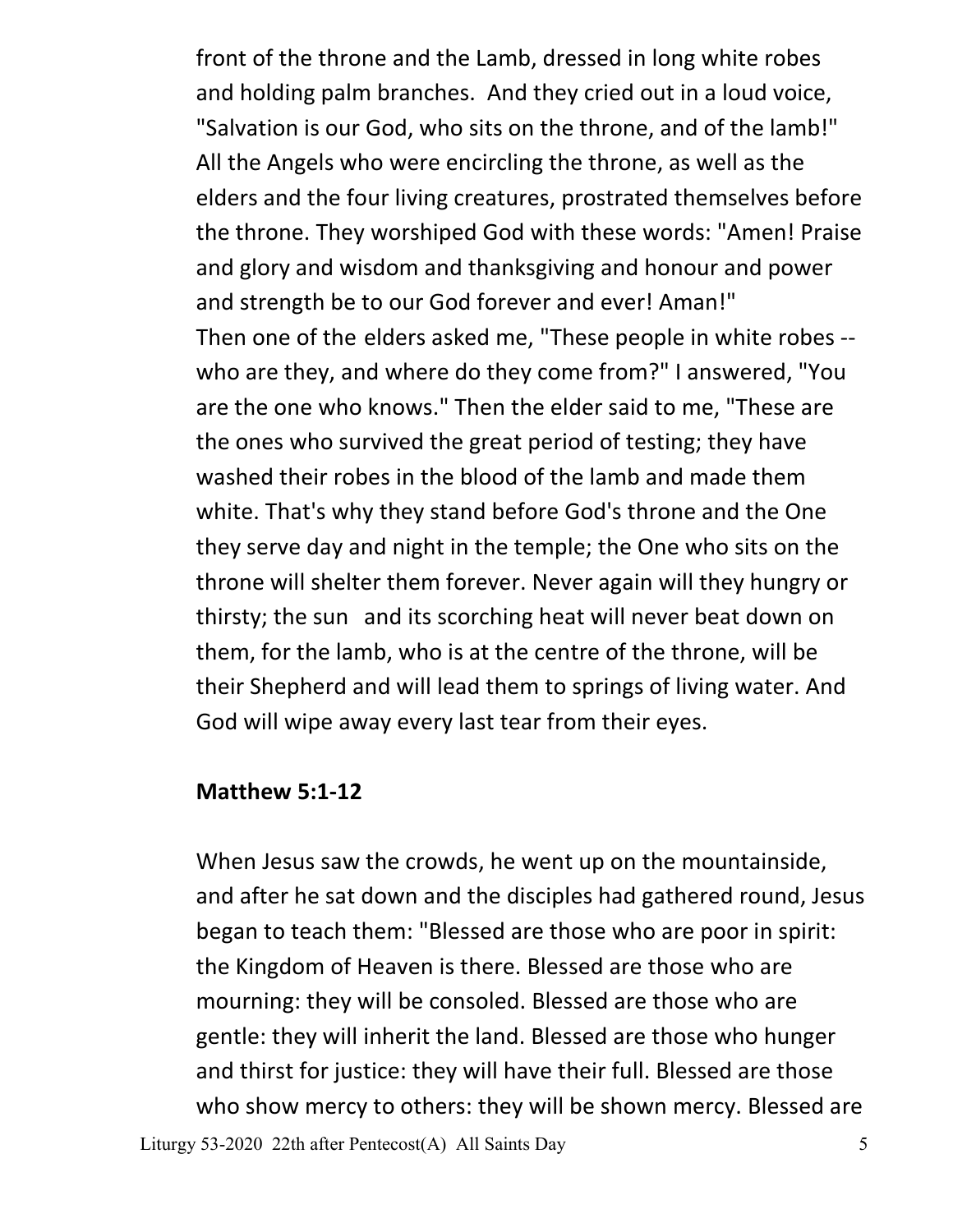those whose hearts are clean: they will see God. Blessed are those who work for peace: they will be called children of God. Blessed are those who are persecuted because of their struggle for justice: the Kingdom of Heaven is theirs."

 "You are fortunate when others insult you and persecute you, and utter every kind of slander against you because of me. Be glad and rejoice, for your reward in heaven is great; they persecuted the prophets before you in the very same way."

## **Anthem**

#### **Sermon**

## **Pastoral Prayer**

 God of all people, all places and all situations, we come seeking your strength, your peace, and your direction, to know the comfort of your presence and the energy of your Spirit. You have called us to work towards reconciliation in the world. Help us to live out the ways of your kingdom in your church and in our lives. God, in your mercy, *Hear our prayer.* 

 Jesus, you said, "Blessed are the poor." We pray for those who find themselves on the margins of the economy, suffering the anxiety and restriction of low income and the insecurity it brings. Challenge us in our stewardship so that this world will more and more reflect your kingdom, where there is enough for all, and everyone can enjoy the blessings of your creation.

 God, in your mercy, *Hear our prayer.* 

 Jesus, you said, "Blessed are those who hunger and thirst." We pray for people and communities facing famine and drought, as well as the pandemic.

 Give strength to people and agencies dedicated to alleviating misery. Move us to share what we have with those who have so much less.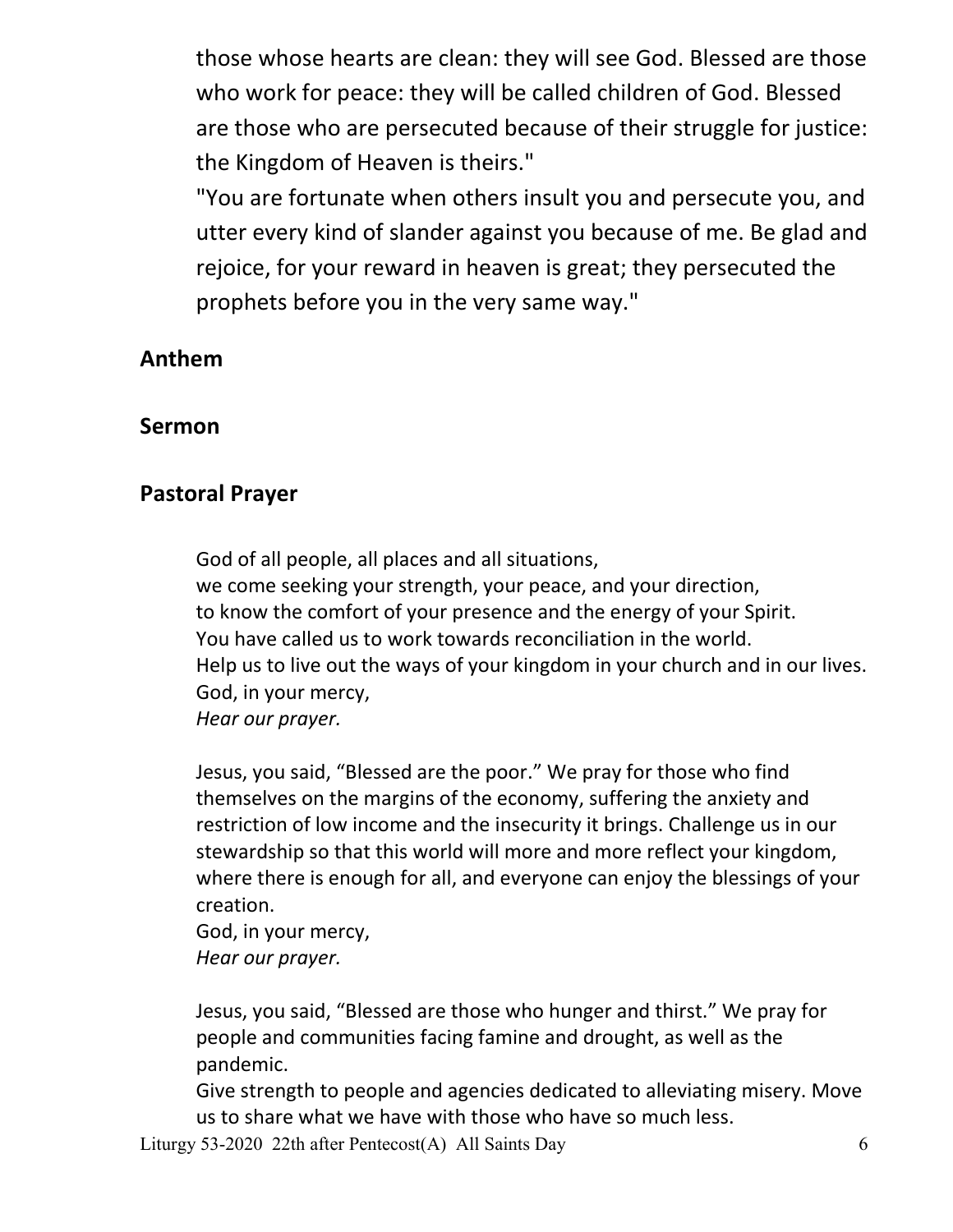God, in your mercy, *Hear our prayer.* 

 Christ, you blessed the peacemakers. We pray for those who work for peace and reconciliation in a divided world. Protect those who face violence, persecution and chaos in their homes, workplaces or communities. Transform the day-to-day struggles of those living in danger or discord. Move us to serve as mediators and models of forgiveness in our relationships.

 God, in your mercy, *Hear our prayer.* 

 Jesus, you blessed those who weep. We pray for those around the world and in our community who are dying, and for those who weep for their loved ones who have died.

 We name in silence those on our hearts this day, including those saints who have blessed us in days and years gone by:

#### *(Silence.)*

 Keep us united in love with all who rest from life in this world but live with you. God, in your mercy, *Hear our prayer.*

# **Responding to the Word**

**Hymn** "O When the Saints" Insert

Oh, when the saints go marching in Oh, when the saints go marching in Oh Lord I want to be in that number When the saints go marching in.

 Oh, when the drums begin to bang Oh, when the drums begin to bang Oh Lord I want to be in that number When the saints go marching in.

 Oh, when the stars fall from the sky Oh, when the stars fall from the sky Oh Lord I want to be in that number When the saints go marching in.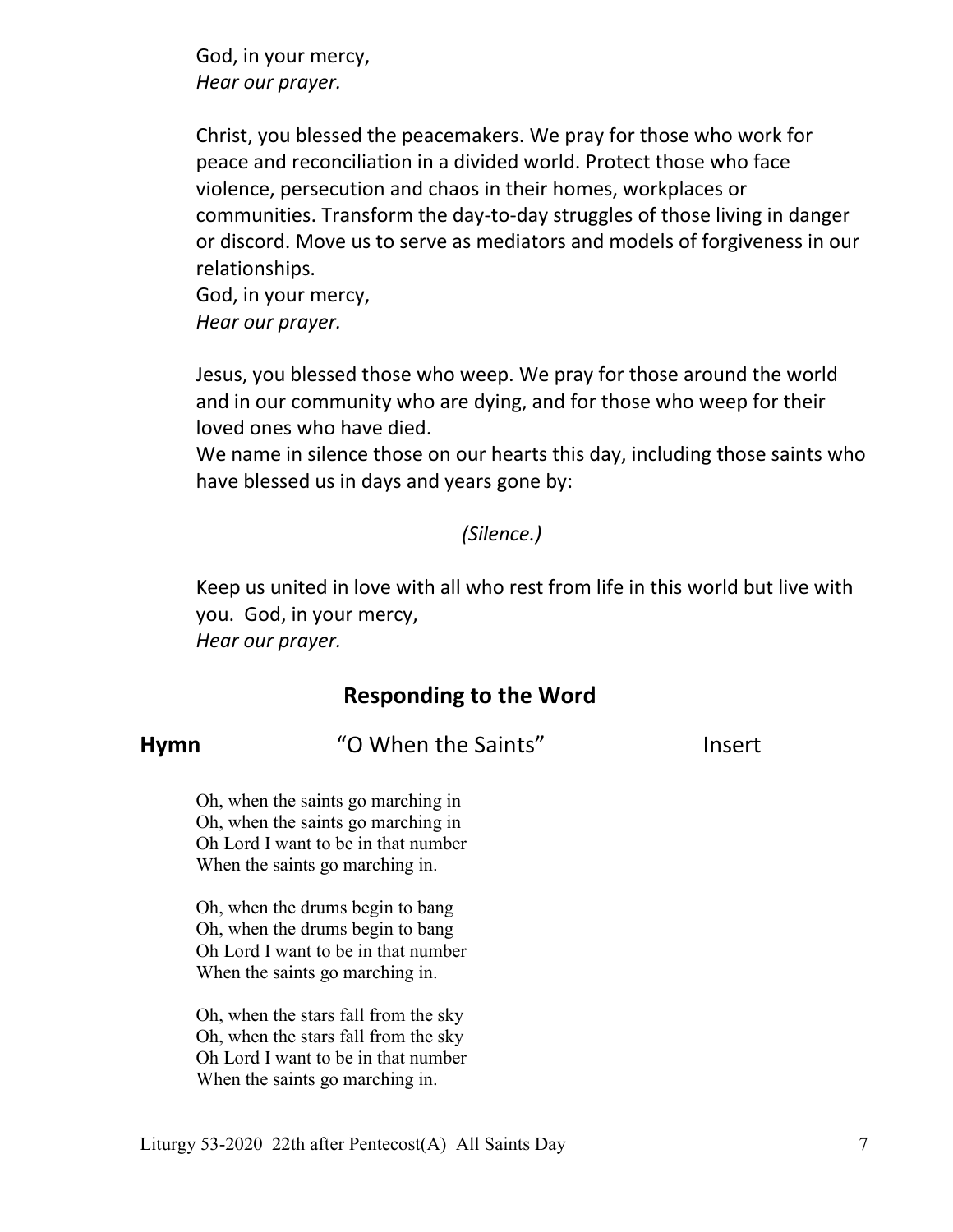Oh, when the moon turns red with blood Oh, when the moon turns red with blood Oh Lord I want to be in that number When the saints go marching in.

 Oh, when the trumpet sounds its call Oh, when the trumpet sounds its call Oh Lord I want to be in that number When the saints go marching in.

 Oh, when the horsemen begin to ride Oh, when the horsemen begin to ride Oh Lord I want to be in that number When the saints go marching in.

 Oh, brother Charles you are my friend Oh, brother Charles you are my friend Yea, you gonna be in that number When the saints go marching in.

 Oh, when the saints go marching in Oh, when the saints go marching in Oh Lord I want to be in that number When the saints go marching in.

## **\*Blessing**

Go forth and walk each day in communion with your God and the Saints. No matter where you go or what you do remember that you belong to God and allow God's light to shine through you. And may the blessing of God, Creator, Redeemer, and Sustainer be with us all now and always. Amen.

#### **\*Extinguishing of the Candle**

I'm going to change the light so it is not just in one place any more. It can be in many places all at once. Watch.

#### **Choral Benediction**